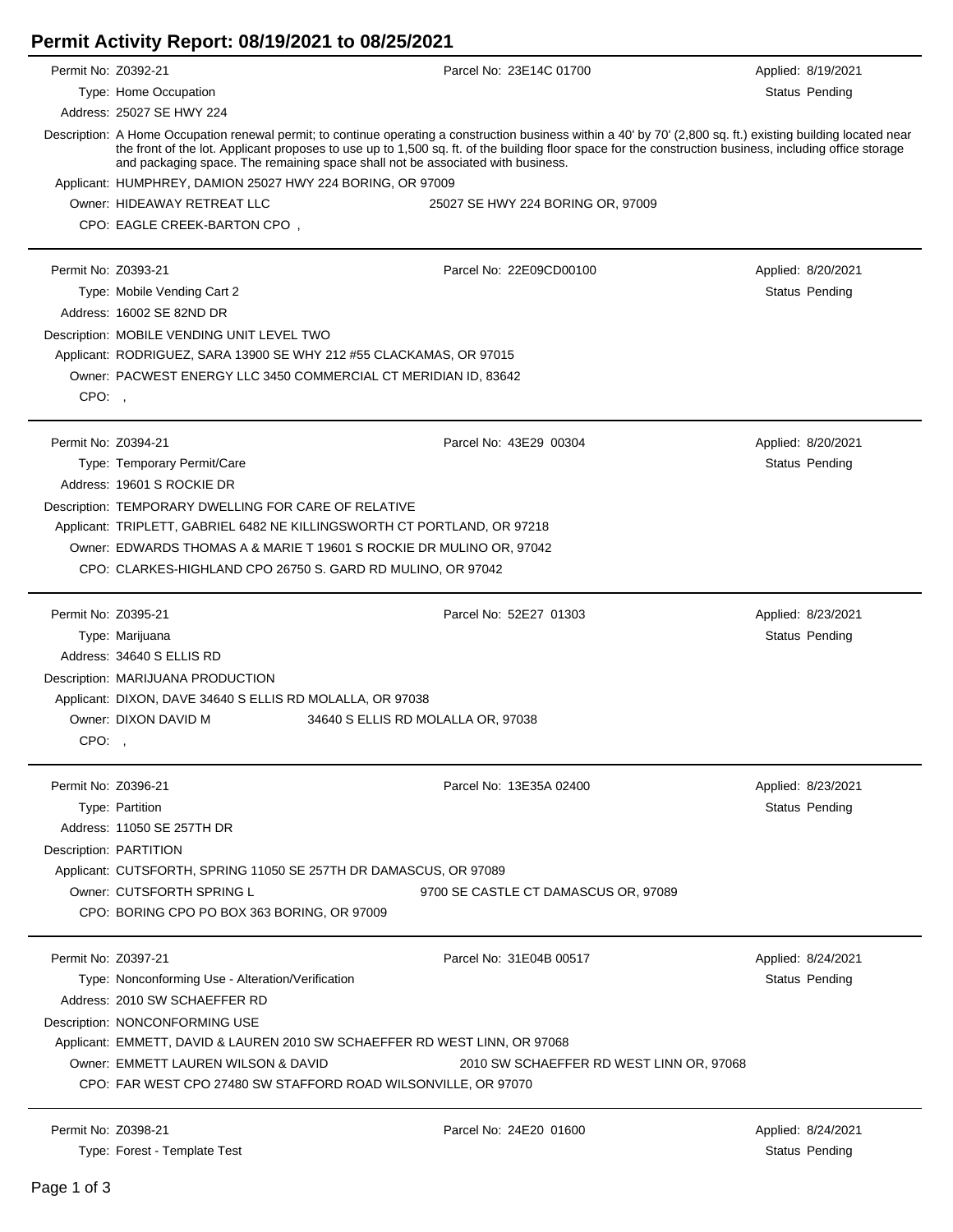## **Permit Activity Report: 08/19/2021 to 08/25/2021**

| Address:            |                                                                       |                                          |                       |  |  |
|---------------------|-----------------------------------------------------------------------|------------------------------------------|-----------------------|--|--|
|                     | Description: FOREST LAND DWELLING                                     |                                          |                       |  |  |
|                     | Applicant: PEKAREK, MARK 2331 DANA CT CARLSBAD, CA 92008              |                                          |                       |  |  |
|                     | Owner: PRODAN JOSEPH<br>18823 SE TICKLE CREEK RD BORING OR, 97009     |                                          |                       |  |  |
|                     | CPO: EAGLE CREEK-BARTON CPO,                                          |                                          |                       |  |  |
|                     |                                                                       |                                          |                       |  |  |
| Permit No: Z0399-21 |                                                                       | Parcel No: 32E04D 00300                  | Applied: 8/24/2021    |  |  |
|                     | Type: Temporary Permit/Care                                           |                                          | <b>Status Pending</b> |  |  |
|                     | Address: 14806 S MAPLELANE RD                                         |                                          |                       |  |  |
|                     | Description: TEMPORARY DWELLING FOR CARE                              |                                          |                       |  |  |
|                     | Applicant: ROCHELEAU, MARK 14806 S MAPLELANE RD OREGON CITY, OR 97045 |                                          |                       |  |  |
|                     | Owner: ROCHELEAU MARK A 14806 S MAPLELANE RD OREGON CITY OR, 97045    |                                          |                       |  |  |
|                     | CPO: HAMLET OF BEAVERCREEK PO BOX 587 BEAVERCREEK, OR 97004           |                                          |                       |  |  |
|                     |                                                                       |                                          |                       |  |  |
| Permit No: Z0400-21 |                                                                       | Parcel No: 21E12DB00800                  | Applied: 8/25/2021    |  |  |
|                     | Type: Design Review                                                   |                                          | Status Pending        |  |  |
|                     | Address: 15775 SE MCLOUGHLIN BLVD                                     |                                          |                       |  |  |
|                     |                                                                       |                                          |                       |  |  |
|                     | Description: DESIGN REVIEW                                            |                                          |                       |  |  |
|                     | Applicant: MCCAFFREY, LAURA 21 B ST BURLINGTON, MA 01803              |                                          |                       |  |  |
|                     | Owner: MCLOUGHLIN INVESTORS LLC                                       | 637 3RD ST LAKE OSWEGO<br>OR, 97034      |                       |  |  |
|                     | CPO: OAK GROVE COM COUNCIL CONTACT@OAKGROVECPO.ORG,                   |                                          |                       |  |  |
|                     |                                                                       |                                          |                       |  |  |
| Permit No: Z0401-21 |                                                                       | Parcel No: 22E33A 03500                  | Applied: 8/25/2021    |  |  |
|                     | Type: Variance                                                        |                                          | Status Pending        |  |  |
|                     | Address: 17420 S HOLLY LN                                             |                                          |                       |  |  |
|                     | Description: VARIENCE                                                 |                                          |                       |  |  |
|                     | Applicant: MARTIN, KEVIN 504 MT HOOD STREET OREGON CITY, OR 97045     |                                          |                       |  |  |
|                     | Owner: COGSWELL STEVEN<br>17520 S HOLLY LN OREGON CITY OR, 97045      |                                          |                       |  |  |
|                     | CPO: HOLCOMB-OUTLOOK CPO 16101 S HILLTOP ROAD OREGON CITY, OR 97045   |                                          |                       |  |  |
|                     |                                                                       |                                          |                       |  |  |
|                     | Permit No: ZPAC0108-21                                                | Parcel No: 12E28AD10200                  | Applied: 8/23/2021    |  |  |
|                     | Type: Subdivision - Short                                             |                                          | Status Pending        |  |  |
| Address:            |                                                                       |                                          |                       |  |  |
|                     | Description: PRE-APP FOR SUBDIVISION                                  |                                          |                       |  |  |
|                     | Applicant: KILBY, BRAD 205 SE SPOKANE STREET PORTLAND, OR 97202       |                                          |                       |  |  |
|                     | Owner: NORTH CLACKAMAS SD #12 4444 SE LAKE RD MILWAUKIE OR, 97222     |                                          |                       |  |  |
| CPO:,               |                                                                       |                                          |                       |  |  |
|                     |                                                                       |                                          |                       |  |  |
|                     | Permit No: ZPAC0109-21                                                | Parcel No: 12E33BB02100                  | Applied: 8/23/2021    |  |  |
|                     | Type: Design Review                                                   |                                          | Status Pending        |  |  |
|                     | Address: 10506 SE 82ND AVE                                            |                                          |                       |  |  |
|                     | Description: PRE APPLICATION FOR DESIGN REVIEW                        |                                          |                       |  |  |
|                     | Applicant: RINKUS, JENNIFER 2410 N LOMBARD PORTLAND, OR 97217         |                                          |                       |  |  |
|                     | Owner: AMARGOSA PALMDALE INVESTMENTS LLC                              | 9301 WILSHIRE BLVD STE 206 BEVERLY HILLS | CA, 90210             |  |  |
|                     | CPO: SOUTHGATE CPO,                                                   |                                          |                       |  |  |
|                     |                                                                       |                                          |                       |  |  |
|                     | Permit No: ZPAC0110-21                                                | Parcel No: 32E26B 01100                  | Applied: 8/24/2021    |  |  |
|                     | Type: Design Review                                                   |                                          | <b>Status Pending</b> |  |  |
|                     | Address: 22001 S BEAVERCREEK RD                                       |                                          |                       |  |  |
|                     | Description: PRE APPLICATION FOR DESIGN REVIEW                        |                                          |                       |  |  |
|                     | Applicant: SIEVERS, PRESLEY 11690 S UNION HALL RD CANBY, OR 97013     |                                          |                       |  |  |